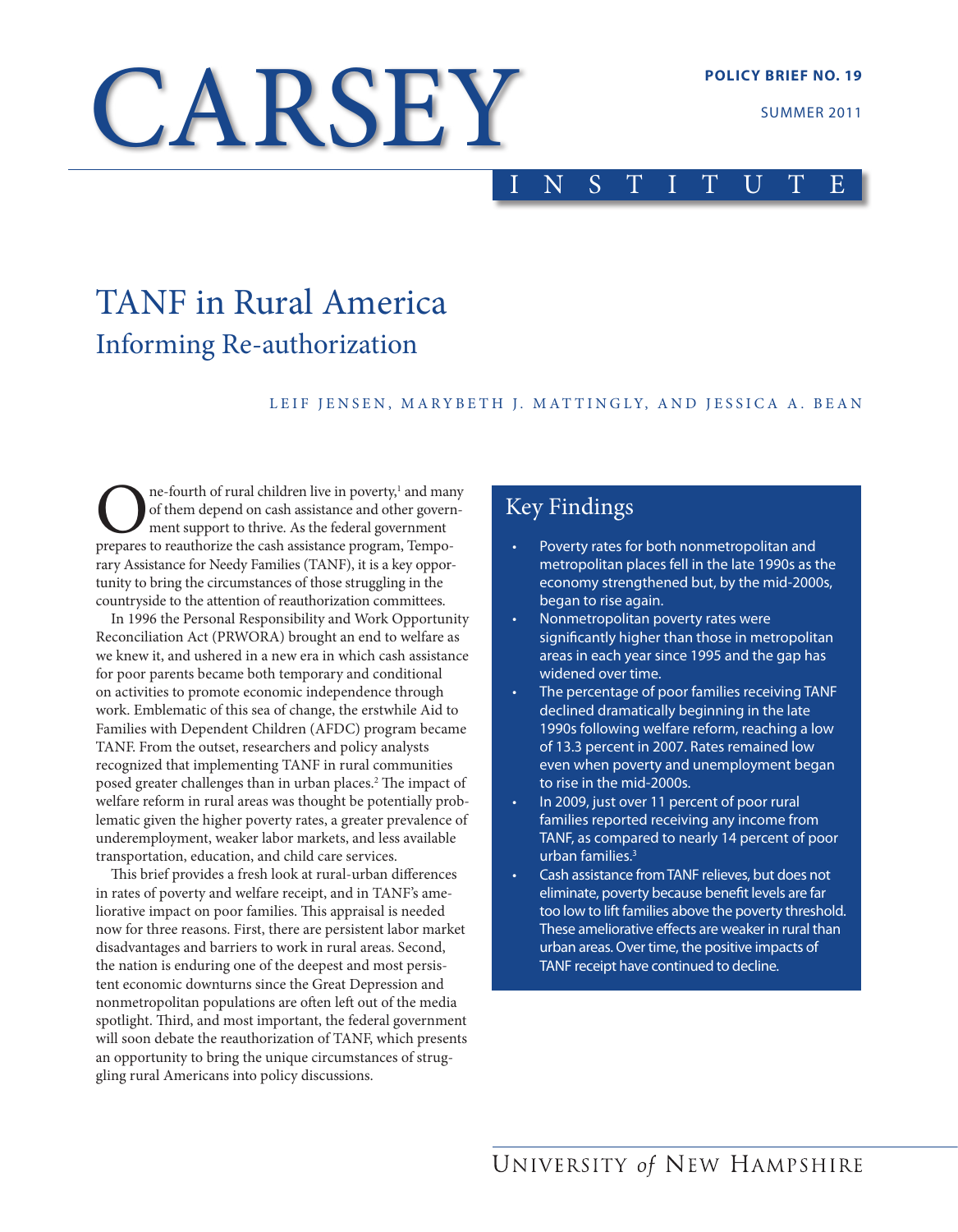## Rural Poverty and Welfare Receipt

Although poverty is often regarded as a predominantly urban problem, poverty rates in rural America are similar to or higher than those in central cities, and are higher than suburban poverty rates.<sup>4</sup> This pattern is most apparent among children, with 24 percent of rural children living in poverty compared with 15 percent in suburban areas and 26 percent in central cities in 2009.<sup>5</sup> Rates are particularly high among nonwhite children, with nearly half (49 percent) of rural black children and 37 percent of rural Hispanic children under age 18 living in poverty.<sup>6</sup> This is significantly higher than the 41 percent of black children and 35 percent of Hispanic children in central cities. High rural poverty rates may be attributed to the temporary or seasonal nature of many rural jobs, high rates of underemployment, high proportions of single-parent families, and low educational attainment, all of which decrease families' earning power.<sup>7</sup>

Research on rural poverty often focuses on economic survival strategies and in particular how rural and urban households differ in their reliance on social welfare programs. Historically, poor families in nonmetropolitan areas have been less likely to rely on TANF, food stamps (now known as the Supplemental Nutrition Assistance Program, or SNAP), and other means-tested programs than their metropolitan counterparts.8 This is due, at least in part, to problems of access and availability in rural areas, and a greater stigma associated with and aversion to welfare receipt.<sup>9</sup> The lower reliance also squares with findings on residential differences in income packaging—the composition of family income from earnings, TANF, and other sources. Rural families rely more on work than welfare as a source of income.<sup>10</sup> However, this is not the case in all rural places,<sup>11</sup> and recent evidence suggests that SNAP receipt is higher among the poor in rural areas than in central cities.<sup>12</sup> Given the conflicting pictures and with TANF reauthorization around the corner, a fresh assessment is needed.

### Poverty

Overall, poverty remained significantly higher in rural than urban places between 1995 and 2009 (see Figure 1).<sup>13</sup> Because both rural and urban places are affected by national and global economic cycles and forces, the trends in poverty rates are quite similar, with declines through the late 1990s, followed by increases in the mid-2000s. The rural poverty rate increased slightly faster in the most recent period (2008–2009), and stood at 20.1 percent in 2009, significantly higher than the metropolitan rate of 16.3 percent.

#### **Figure 1. Percent of Poor Families by Place**



# TANF Receipt

Figure 2 shows the prevalence of TANF receipt among families living below the poverty line by metro status. In both urban and rural places, fewer poor families are receiving welfare income today than in 1995 just prior to welfare reform, despite very difficult economic times in recent years. Figure 2 also indicates that the historically lower welfare receipt among nonmetro than metro poor families has slowly become less noticeable, owing to more rapid declines in receipt among metro poor families.

#### **Figure 2. Percent of Poor Families with TANF, by Place**



# Ameliorative Effects

Figures 3A and 3B illustrate the ameliorative effects of TANF by assessing the degree to which the poverty gap in poor families is reduced when welfare income is considered. The poverty gap refers to the difference (in dollars) between a poor family's total income and its designated poverty threshold for a family of its size, essentially asking, how much more money would the family need to move out of poverty? To make comparisons easier, we express the poverty gap in relative terms, as the median family income among TANF recipients (with and without TANF income included) as a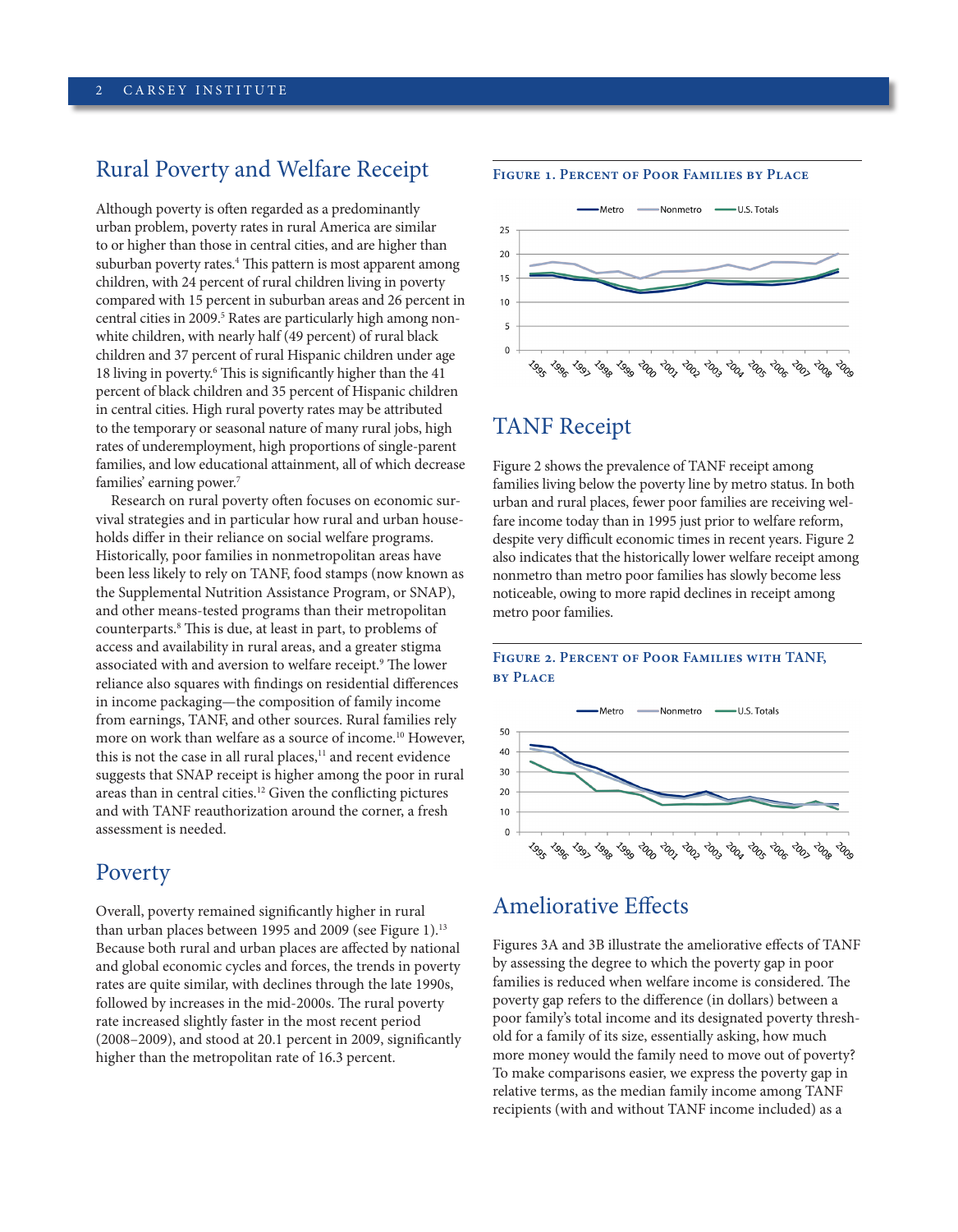percentage of the poverty line. The bottom lines denote total non-welfare family income (total income less TANF) as a median percentage of the poverty threshold, across families. The top lines denote the same, but with TANF income included in the total. The gap between the two lines reflects the average poverty reduction across families over time.

#### **Figure 3A. Median Percent of Poverty, with and without TANF in Metro Areas**



**Figure 3B. Median Percent of Poverty, with and without TANF in Non-Metro Areas**



Several trends are clear. First, in urban America, TANF brings families closer to escaping poverty than in rural America. For example, in 2009, urban families receiving TANF were lifted from a median of 48 percent of poverty to 66 percent of poverty by TANF, whereas in rural America, TANF recipients were lifted from 47 percent of poverty to 59 percent of poverty.

Second, in both rural and urban America, TANF has closed less of the poverty gap over time. In 1995, TANF reduced the poverty gap by 31 percentage points in urban America and 20 percentage points in rural America. In 2009, it only closed the gap by 18 percentage points in urban places and 13 percentage points in rural places.

Finally, in neither urban nor rural America are average poor families who receive TANF lifted out of poverty by this assistance. This is true of all years since 1995, though TANF has done better in some years than others. Since TANF is insufficient for lifting a family out of poverty, it

may be tempting—in this tough budgetary climate—to conclude that TANF should be abandoned altogether. However, it should be noted that when combined with other social service programs like Medicaid and SNAP, TANF can be an important source of income for struggling families. Thus, re-thinking some of TANF's weaknesses and strengthening its positive practices is a more sensible option.

It is important to note that the Current Population Survey collects data on the basis of an entire calendar year, while TANF eligibility and receipt is determined monthly for those with earned income. Thus, families may earn higher incomes for much of the year, rendering them ineligible for TANF, but spend a portion of the year earning less and receiving TANF. Therefore, the total annual income for those who received TANF for only part of the year might be much higher than for those who were TANF-eligible for the entire year. Because of this possibility, our analyses rely on median percentages, which are less influenced by outlying values.<sup>14</sup>

# Policy Implications

The U.S. government has long wrestled with the conundrums of whether and how to provide poverty assistance.<sup>15</sup> The nation values compassion and help, but some have asked whether welfare erodes the work ethic and the incentive for marriage, themselves American values. The issue of whom to blame for poverty—the individual or society—and how, therefore, to address the problem is a long-standing debate, with the majority opinion tilting back and forth in accord with economic and political cycles.

By 1996, prevailing opinion listed in the direction of ending welfare as we know it and, when signed into law by President Clinton, the Personal Responsibility and Work Opportunity Act (PRWORA) marked a dramatic shift. Notably, it ended welfare as a federal entitlement program by establishing strict work requirements, placing a five-year lifetime limit on receipt of benefits, and ceding significant program control to individual states through block grants. The reform also sought to encourage marriage and discourage nonmarital birth and enacted stronger child support enforcement. From the precipitous decline in TANF caseloads since welfare reform, one could assume PRWORA was a resounding success—if the goal was to reduce the number of families on welfare. However, there is ample evidence that the very strong economy and low unemployment of the mid- to late-1990s were driving much of the caseload decline. Further, there is evidence that many of the families who moved from welfare to the workforce earned low wages and were unable to increase those earnings over time.<sup>16</sup>

PRWORA was scheduled for reauthorization in 2002, but Congress deliberated until 2005, passing the Deficit Reduction Act. In the throes of the Great Recession, Congress created the TANF Emergency Fund as part of the 2009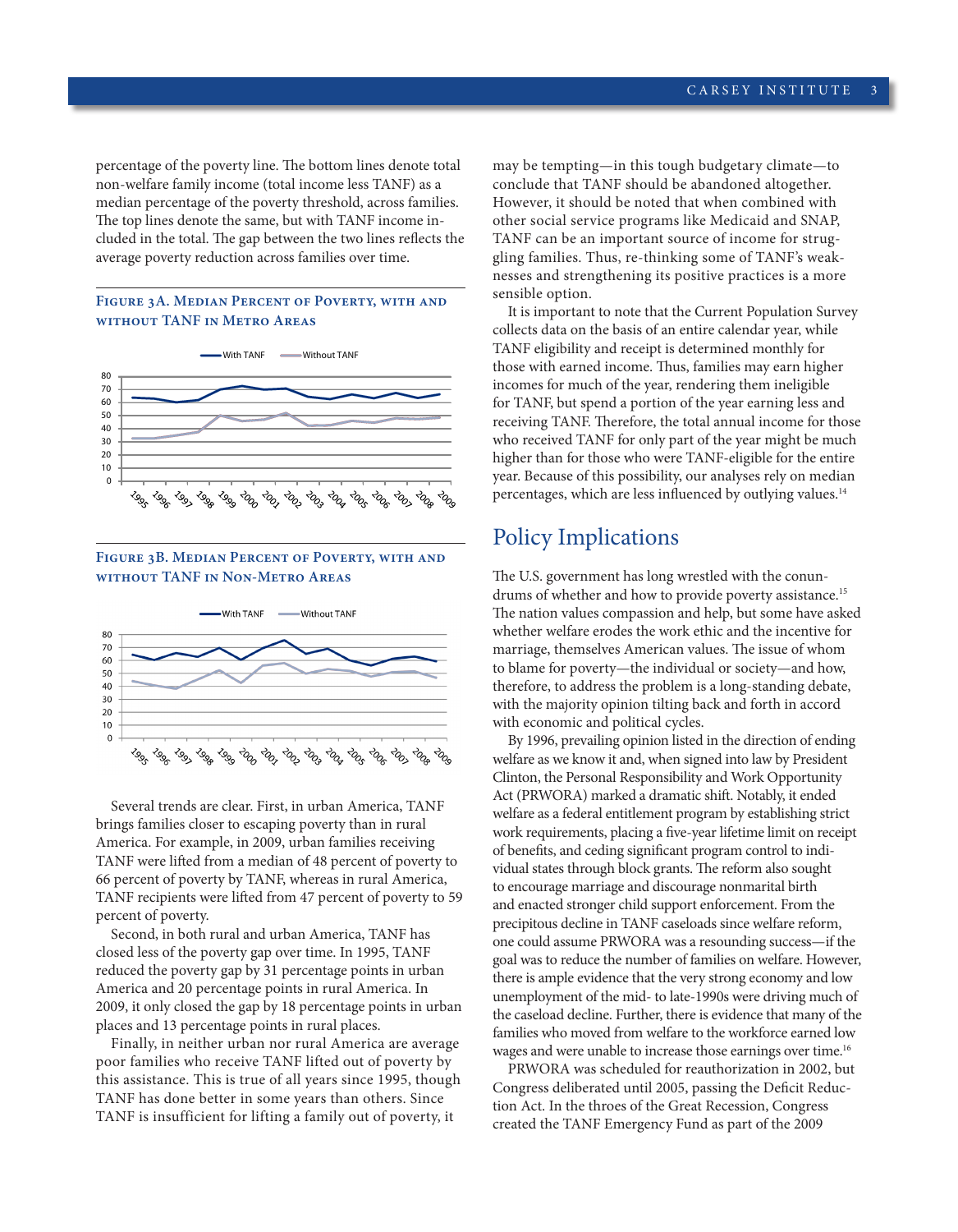American Recovery and Reinvestment Act.<sup>17</sup> The Emergency Fund provided much-needed help to states facing increased demand for support owing to the economic downturn. In 2010, the TANF block grant was given a one-year extension through September 2011. The TANF Emergency Fund, however, which lapsed at the same time, was not included in this extension. Another extension is expected through September 2012. If, as researchers Pavetti, Trisi and Schott assert, "TANF [was] not designed for hard economic times,"18 the forthcoming reauthorization may need to pay renewed attention to how TANF is performing during a sluggish recovery with persistently high rates of under- and unemployment. In order to adapt TANF to better support struggling families in a modern economy, we make the following suggestions regarding TANF reauthorization:

- **• Keep America's rural poor in mind.** Although the urban and inner-city poor predominate policy discussions, the comparatively high poverty rates among rural Americans, and their unique circumstances and challenges, must be recognized.
- **• Acknowledge differences in ameliorative effects.** Much attention has been paid to caseload levels and trends as measures of policy impact. Renewed attention is needed on TANF's ability to relieve poverty. Reauthorization discussions must include the weakening ameliorative effects over time—and that, historically and today, the effects are weaker in rural than urban areas.
- **• Re-establish the TANF Emergency Fund.** The detrimental effects of the Great Recession persist, and the targeted assistance under the Emergency Fund was of tremendous benefit to distressed places.<sup>19</sup> Re-establishing the fund, relaxing eligibility requirements, and encouraging states to recognize the rural poor in the allocation of these funds would help struggling families to weather the storm. The Emergency Fund should be discontinued when the emergency actually ends.
- **• Reinvigorate the Contingency Fund.** The 1996 welfare reforms established a contingency fund that provided extra support during difficult economic conditions for states that maintained a high level of state support for the needy.<sup>20</sup> As Pavetti and colleagues note, complex eligibility requirements mean that the fund is not responsive to state needs, even though it recognizes that states should be able to get extra federal help during difficult economic periods if they are devoting more resources to help families meet their basic needs."21 As high SNAP enrollment is one requirement for eligibility, it is likely that many rural states would qualify.22 Again, the unique deprivation and circumstances of the rural poor must factor into the allocation of these funds.

**• Reconsider TANF Supplemental Grants.** On July 1, 2011, federal supplemental grants for seventeen states expired. These grants have been provided every year post-welfare reform to augment TANF benefits in states where welfare benefits were historically low and population growth was high.<sup>23</sup> Of the seventeen states where grants expired, twelve states count more than a quarter of their population as rural.24 As these states "already receive less than half the amount of federal TANF funds per poor child that other states do,"25 this expiration has particular implications for poor rural families.

The necessity of re-authorizing TANF gives us an opportunity to reflect on its strengths and limitations. TANF is an important component of poor families' budgets. However, in its current form, it is insufficient; strengthening TANF would help alleviate some material hardship in the lives of America's neediest citizens.

## Data

This analysis is based on data drawn from the March Supplements of the 1996–2010 Current Populations Surveys (CPS), reflecting incomes earned in 1995 through 2009. Conducted by the U.S. Census Bureau for the Bureau of Labor Statistics, the March CPS (or Annual Social and Economic Supplement) contains data on a wide range of income, employment, and sociodemographic characteristics of individuals and families living in a nationally representative sample of U.S. households. In addition to providing a contemporary snapshot, this study period (i.e., from PRWORA to the present) includes the period when many families would have reached their time limits on TANF, as well as a period of particular strength and weakness in the U.S. economy and job market.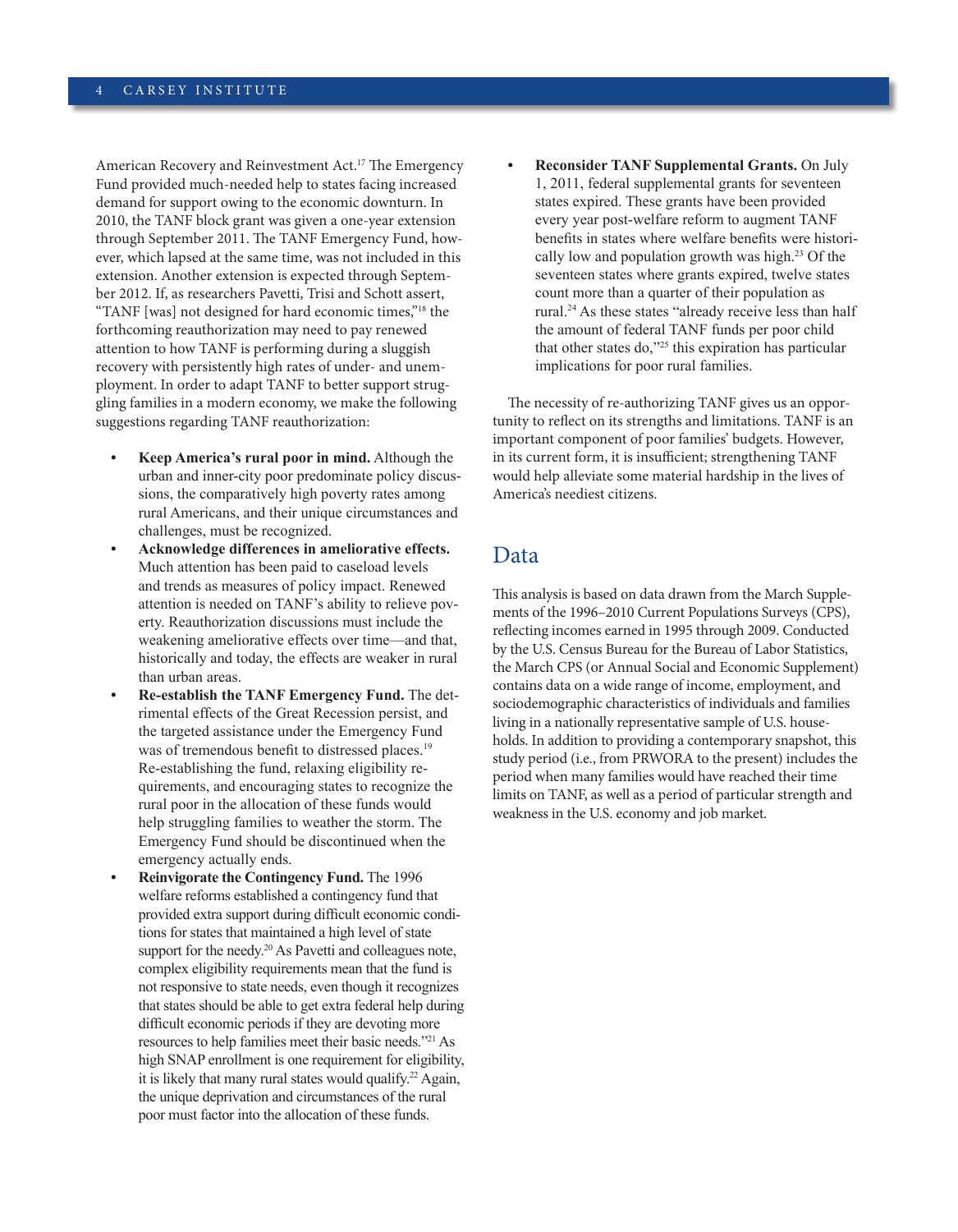#### **ENDNOTES**

1. Marybeth J. Mattingly and Michelle L. Stransky, "Young Child Poverty in 2009: Rural Poverty Jumps to Nearly 29 Percent in Second Year of Recession," Issue brief No. 17 (Durham, NH: Carsey Institute, 2010).

2. Bruce A. Weber, Greg J. Duncan, and Leslie A. Whitener, editors, *Rural Dimensions of Welfare Reform* (Kalamazoo, MI: W.E. Upjohn Institute for Employment Research, 2002). Throughout this brief, we use the terms "metropolitan" and "urban" synonymously to refer to the aggregate of central cities and suburbs, and "nonmetropolitan" and "rural" synonymously to refer to all other place types.

3. The precise survey item in the Current Population Survey (CPS) asks respondents if "at any time during [previous year], even for one month, did (you/anyone in this household) receive any CASH assistance from a state or county welfare program such as (State Program Name)?" Although the item refers to cash assistance that needy families may receive (including AFDC [before 1996], TANF [after 1996], General Assistance, and emergency assistance), all but TANF are essentially obsolete. Thus, we use the language "TANF receipt" throughout this brief.

4. See, for example, Marybeth J. Mattingly, Kenneth Johnson, and Andrew P. Schaefer, "Rural Children Disproportionately Live in Poor Counties" (Durham, NH: Carsey Institute, 2011, forthcoming); and Bruce Weber et al., "A Critical Review of Rural Poverty Literature: Is There Truly a Rural Effect?" *International Regional Science Review,* vol. 28 (2005): 381-414.

5. Mattingly and Stransky, "Young Child Poverty in 2009: Rural Poverty Jumps to Nearly 29 Percent in Second Year of Recession."

6. Marybeth J. Mattingly and Jessica A. Bean, "The Unequal Distribution of Child Poverty: Highest Rates among Young Blacks and Children of Single Mothers in Rural America," Issue brief No. 18 (Durham, NH: Carsey Institute, 2010).

7. William P, O'Hare, "The Forgotten Fifth: Child Poverty in Rural America," Report No. 10 (Durham, NH: Carsey Institute, 2009).

8. Mark R. Rank and Thomas A. Hirschl, "The Link between Population Density and Welfare Participation," *Demography*, vol. 30 (1993): 607-622; Thomas A. Hirschl and Mark R. Rank, "Community Effects on Welfare Participation," *Sociological Forum*, vol. 14 (1999): 155-174. See also Jennifer Sherman, *Those Who Work, Those Who Don't: Poverty, Morality, and Family in Rural America* (Minneapolis: University of Minnesota Press, 2009).

10. Daniel T. Lichter and Leif Jensen, "Rural America in Transition: Poverty and Welfare at the Turn of the Twenty-First Century." In *Rural Dimensions of Welfare Reform*, edited by Bruce A. Weber, Greg J. Duncan, and Leslie A. Whitener (Kalamazoo, MI: W.E. Upjohn Institute for Employment Research, 2002).

11. Research on California found greater welfare receipt in rural than urban areas, though this work did not control for poverty status, a rough proxy for need (see Henry Brady, Mary H. Sprague, and Fredric C. Gey, "Seasonal Employment Dynamics and Welfare Use in Agricultural and Rural California Counties." In *Rural Dimensions of Welfare Reform*.

12. See Jessica A. Bean and Marybeth J. Mattingly, "More Than One in Ten American Households Relies on Supplemental Nutrition Assistance Program Benefits," Issue brief No. 20 (Durham, NH: Carsey Institute, 2011); Sheena McConnell and James Ohls, "Food Stamps in Rural America: Special Issues and Common Themes." In *Rural Dimensions of Welfare Reform*.

13. Earlier cited research relied on calculations from published CPS estimates. In this brief, we compute estimates from publicly available CPS microdata. These data mask the location of many residents, making it less reliable to compute separate estimates for central cities and suburbs. Thus, we rely on the CPS variable coded metro/nonmetro.

14. Our analyses of individual level data from 2010 (reporting on 2009 receipt; not shown) suggest that the average length of TANF benefit receipt, among those reporting any benefits, was just under nine months, and nearly 60 percent of recipients reported receipt for all twelve months. Roughly 11 percent of the sample received benefits for two months or less. There were few place-based differences in length of receipt; the median for both metro and nonmetro places was twelve months, although the average duration of benefit receipt was slightly lower in nonmetropolitan places. Taken together, this suggests that our findings on poverty among TANF recipients are not driven by one-time recipients' incomes.

15. David T. Ellwood, *Poor Support: Poverty in the American Family* (New York: Basic Books, 1988).

16. Sharon Parrott et al., *Implementing the TANF Changes in the Deficit Reduction Act: 'Win-Win' Solutions for Families and States*, 2d. ed. (Washington, DC: Center on Budget and Policy Priorities and Center on Law and Social Policy, 2007).

17. LaDonna Pavetti, Danilo Trisi, and Liz Schott, "TANF Responded Unevenly to Increase in Need During Downturn" (Washington, DC: Center on Budget and Policy Priorities, 2011).

18. Ibid., p. 6.

9. Ibid.